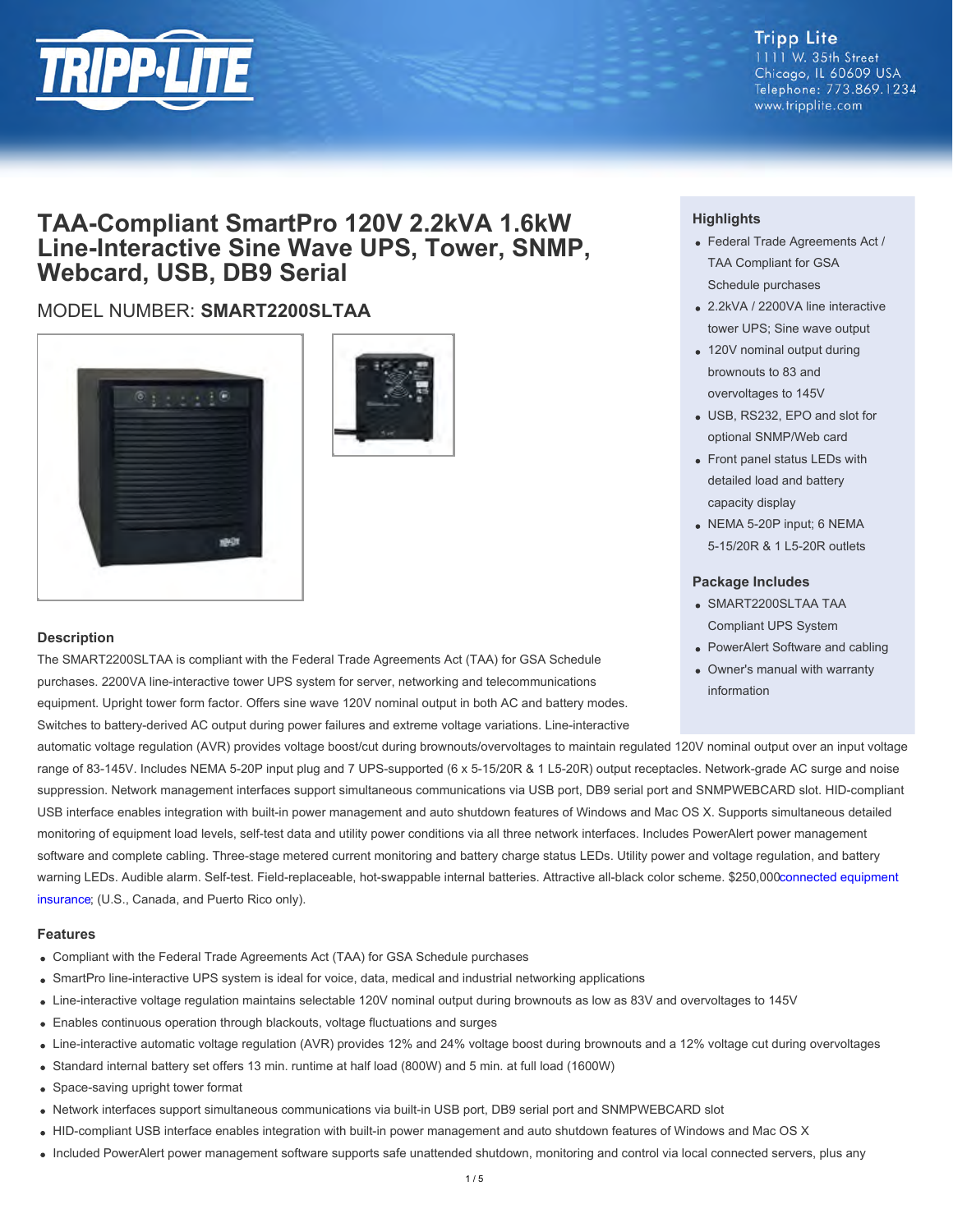

number of additional servers over IP

- UPS interface supports on-battery, low-battery, power-restored, AC-voltage, DC-voltage, output current monitoring, battery charge current, battery capacity, timed inverter shutoff, activate self-test and output power control
- NEMA 5-20P input plug/6 x NEMA 5-15R and 1 x NEMA L5-20R output receptacles
- Front panel LEDs provide current monitoring, voltage regulation, battery charge level, and battery warning information
- UPS ships fully assembled in full compliance with DOT regulations; no time-consuming connection of internal batteries by user required
- \$250,000 [Ultimate Lifetime Insurance](file:/C:/STG/jobs/support/ultimate-lifetime-insurance-policy.cfm) (U.S., Canada, and Puerto Rico only)

# **Specifications**

| <b>OUTPUT</b>                                      |                          |  |
|----------------------------------------------------|--------------------------|--|
| Output Volt Amp Capacity (VA)                      | 2200                     |  |
| Output kVA Capacity (kVA)                          | 2.2                      |  |
| Output Watt Capacity (Watts)                       | 1600                     |  |
| Output kW Capacity (kW)                            | 1.6                      |  |
| Power Factor                                       | 0.7                      |  |
| Nominal Output Voltage(s)<br>Supported             | <b>120V</b>              |  |
| <b>Frequency Compatibility</b>                     | 60 Hz                    |  |
| Output Voltage Regulation (Line<br>Mode)           | $-18\%$ / $+8\%$         |  |
| <b>Output Voltage Regulation (Battery</b><br>Mode) | $+/- 5%$                 |  |
| <b>Output Receptacles</b>                          | (6) 5-15/20R; (1) L5-20R |  |
| Output AC Waveform (AC Mode)                       | Sine wave                |  |
| Output AC Waveform (Battery Mode)                  | Pure Sine wave           |  |
| <b>INPUT</b>                                       |                          |  |
| Rated input current (Maximum Load)                 | 14.8A                    |  |
| Nominal Input Voltage(s) Supported                 | <b>120V AC</b>           |  |
| <b>UPS Input Connection Type</b>                   | 5-20P                    |  |
| Input Circuit Breakers                             | 20A                      |  |
| UPS Input Cord Length (ft.)                        | 10                       |  |
| UPS Input Cord Length (m)                          | 3                        |  |
| Recommended Electrical Service                     | 20A 120V                 |  |
| Input Phase                                        | Single-Phase             |  |
| <b>BATTERY</b>                                     |                          |  |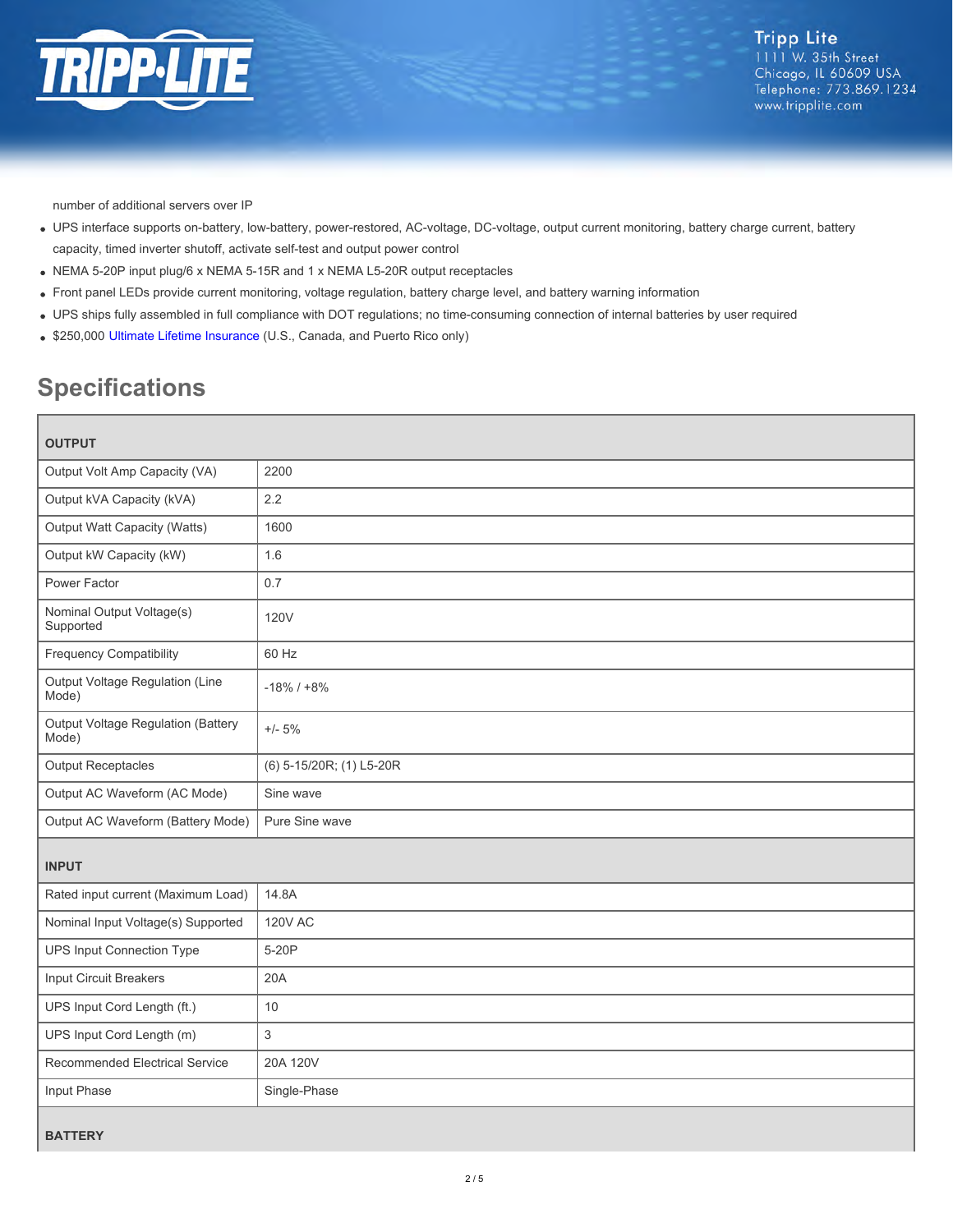

| Full Load Runtime (min.)                                         | 5 min. (1600w)                                                                                                                                      |  |
|------------------------------------------------------------------|-----------------------------------------------------------------------------------------------------------------------------------------------------|--|
| Half Load Runtime (min.)                                         | 13 min. (800w)                                                                                                                                      |  |
| DC System Voltage (VDC)                                          | 48                                                                                                                                                  |  |
| <b>Battery Recharge Rate (Included</b><br>Batteries)             | Less than 4.5 hours from 10% to 90%                                                                                                                 |  |
| Internal UPS Replacement Battery<br>Cartridge                    | <b>RBC54</b>                                                                                                                                        |  |
| <b>Battery Access</b>                                            | Battery access door                                                                                                                                 |  |
| <b>Battery Replacement Description</b>                           | Hot-swappable, user replaceable batteries                                                                                                           |  |
| <b>VOLTAGE REGULATION</b>                                        |                                                                                                                                                     |  |
| Voltage Regulation Description                                   | Automatic voltage regulation (AVR) maintains line power operation with an input voltage range of 83V to<br>overvoltages to 145V                     |  |
| Overvoltage Correction                                           | Input voltages between 127 and 145 are reduced by 12%                                                                                               |  |
| <b>Undervoltage Correction</b>                                   | Input voltages between 96 and 108V are boosted by 12%                                                                                               |  |
| Severe Undervoltage Correction                                   | Input voltages between 83 and 95V are boosted by 24%                                                                                                |  |
| <b>USER INTERFACE, ALERTS &amp; CONTROLS</b>                     |                                                                                                                                                     |  |
| Switches                                                         | 2 Switches control off/on power status and alarm-cancel/self-test operation                                                                         |  |
| Alarm Cancel Operation                                           | Power-fail alarm can be silenced using alarm-cancel switch                                                                                          |  |
| Audible Alarm                                                    | Audible alarm indicates power failure and overload conditions                                                                                       |  |
| <b>LED Indicators</b>                                            | 9 LEDs indicate line power, battery power, AVR, overload and replace battery status - with a 3-LED level meter for<br>load and battery charge level |  |
| <b>SURGE / NOISE SUPPRESSION</b>                                 |                                                                                                                                                     |  |
| UPS AC Suppression Joule Rating                                  | 570                                                                                                                                                 |  |
| <b>UPS AC Suppression Response</b><br>Time                       | Instantaneous                                                                                                                                       |  |
| EMI / RFI AC Noise Suppression                                   | Yes                                                                                                                                                 |  |
| <b>PHYSICAL</b>                                                  |                                                                                                                                                     |  |
| Installation Form Factors Supported<br>with Included Accessories | Tower                                                                                                                                               |  |
| Primary Form Factor                                              | Tower                                                                                                                                               |  |
| <b>UPS Power Module Dimensions</b><br>(hwd, in.)                 | $10.5 \times 8.9 \times 12.5$                                                                                                                       |  |
| <b>UPS Power Module Dimensions</b><br>(hwd, cm)                  | 26.7 x 22.5 x 31.8                                                                                                                                  |  |
| UPS Power Module Weight (lbs.)                                   | 57                                                                                                                                                  |  |
| UPS Power Module Weight (kg)                                     | 25.9                                                                                                                                                |  |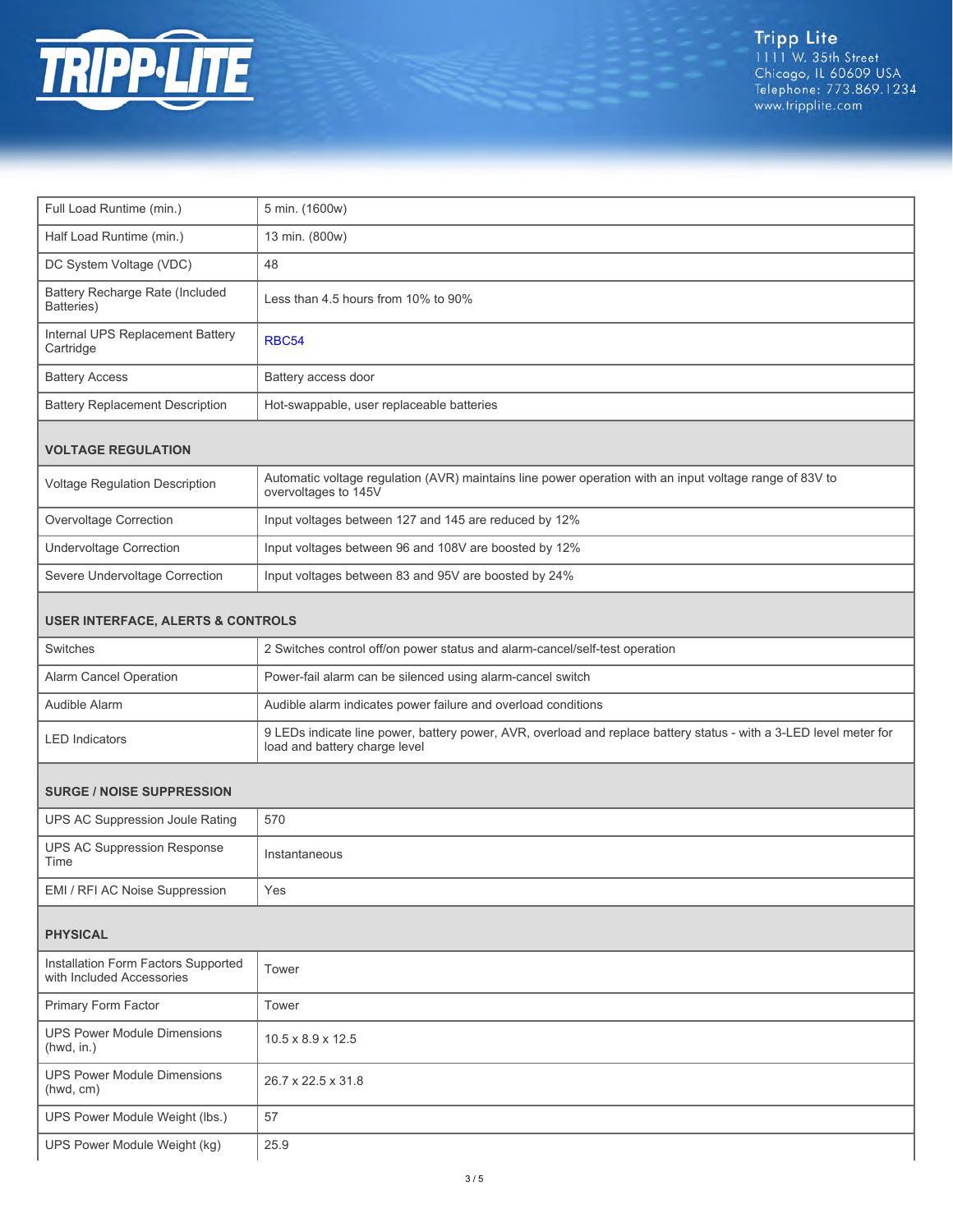

| UPS Shipping Dimensions (hwd / in.)                            | 14.5 x 13.8 x 18                                                                          |  |
|----------------------------------------------------------------|-------------------------------------------------------------------------------------------|--|
| UPS Shipping Dimensions (hwd /<br>cm)                          | 36.8 x 34.9 x 45.7                                                                        |  |
| Shipping Weight (kg)                                           | $\mathbf 0$                                                                               |  |
| Cooling Method                                                 | Fan                                                                                       |  |
| <b>UPS Housing Material</b>                                    | Steel                                                                                     |  |
| <b>ENVIRONMENTAL</b>                                           |                                                                                           |  |
| <b>Operating Temperature Range</b>                             | +32 to +104 degrees Fahrenheit / 0 to +40 degrees Celsius                                 |  |
| Storage Temperature Range                                      | +5 to +122 degrees Fahrenheit / -15 to +50 degrees Celsius                                |  |
| Relative Humidity                                              | 0 to 95%, non-condensing                                                                  |  |
| AC Mode BTU / Hr. (Full Load)                                  | 286.3                                                                                     |  |
| Battery Mode BTU / Hr. (Full Load)                             | 885.6                                                                                     |  |
| AC Mode Efficiency Rating (100%<br>Load)                       | 95%                                                                                       |  |
| Audible Noise                                                  | Audible Noise < 50 dBA at Front Side 1 Meter                                              |  |
| <b>COMMUNICATIONS</b>                                          |                                                                                           |  |
| Communications Interface                                       | USB; DB9 Serial; EPO (emergency power off); Slot for SNMP/Web interface                   |  |
| Network Monitoring Port Description                            | Supports detailed monitoring of UPS and site power conditions                             |  |
| <b>PowerAlert Software</b>                                     | Included                                                                                  |  |
| Communications Cable                                           | USB and DB9 cabling included                                                              |  |
| WatchDog Compatibility                                         | Supports Watchdog application, OS and hard-reboot restart options for remote applications |  |
| <b>LINE / BATTERY TRANSFER</b>                                 |                                                                                           |  |
| <b>Transfer Time</b>                                           | 2-4 milliseconds                                                                          |  |
| Low Voltage Transfer to Battery<br>Power (Setpoint)            | 83                                                                                        |  |
| High Voltage Transfer to Battery<br>Power (Setpoint)           | 145                                                                                       |  |
| <b>SPECIAL FEATURES</b>                                        |                                                                                           |  |
| Cold Start (Startup in Battery Mode<br>During a Power Failure) | Cold-start operation supported                                                            |  |
| <b>High Availability UPS Features</b>                          | Hot swappable batteries                                                                   |  |
| <b>Green Energy-Saving Features</b>                            | Greater than 95% efficiency - GREEN UPS                                                   |  |
| <b>CERTIFICATIONS</b>                                          |                                                                                           |  |